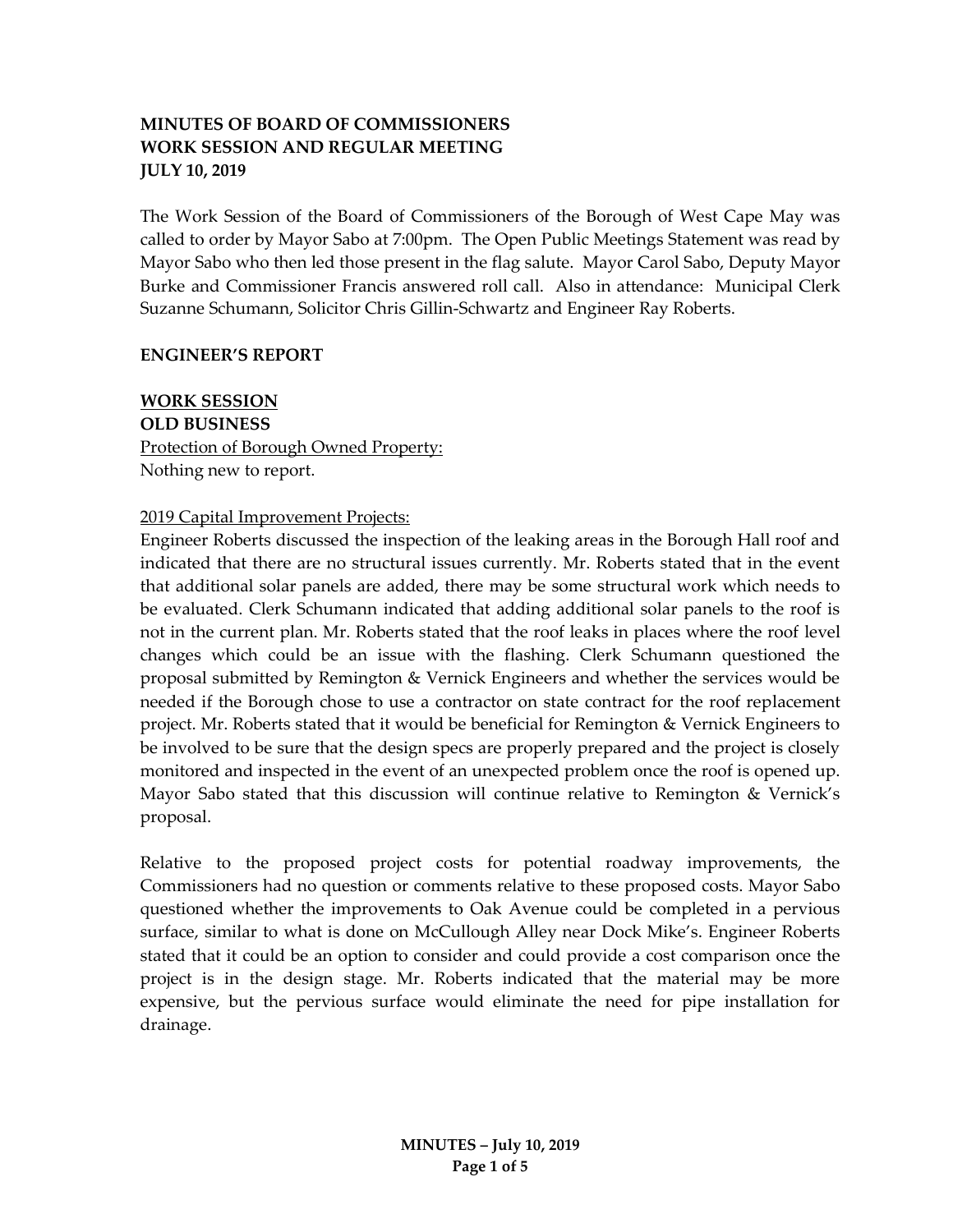### **NEW BUSINESS:**

Resident Concerns – 123 Leaming Avenue:

Betsy Mulgrew, 123 Leaming Avenue, thanked the Commissioners for the opportunity to voice her concerns. Ms. Mulgrew provided a brief summary of the purchase of her property and improvements made over the last ten years.

Ms. Mulgrew questioned why her property was not included in sidewalk replacement as part of the Leaming Avenue project. Engineer Roberts spoke of the design process for the project.

Ms. Mulgrew spoke about her concerns with a streetscape tree which has been submitted to the Borough's Shade Tree Commission for consideration and was tabled with no decision being made. Ms. Mulgrew has concerns about the liability of the tree if it were to fall and cause damage to property. Further concerns were mentioned relative to the tree roots causing movement to the brick pavers which could be a potential trip and fall concern with the increased amount of pedestrian traffic along Leaming Avenue. Solicitor Gillin-Schwartz advised Ms. Mulgrew that she should consult her attorney or homeowners insurance company to verify coverage and address any liability concerns which she may have. Solicitor Gillin-Schwartz further stated that there are immunities for both a municipality and residential homeowner in the event of an incident. Furthermore, Solicitor Gillin-Schwartz stated that the Board of Commissioners are not at liberty to address tree removal applications, as those are to be handled by the Borough's Shade Tree Commission. Clerk Schumann indicated that the Shade Tree Commission meetings are open to the public and they are more than welcome to attend a Shade Tree Commission meeting to address their concerns and application. Deputy Mayor Burke stated that he believed an email was sent regarding a decision on their application, Clerk Schumann indicated that she will check her files and follow up with Ms. Mulgrew. Ms. Mulgrew made mention of her neighbor's tree being removed as part of the sidewalk improvement project and Deputy Mayor Burke indicated that the removal of that tree was due to damage caused by the contractor and was previously litigated in court.

Ms. Mulgrew mentioned a flowering tree which she planted on her property several years ago and the request to have this tree relocated, as it is in the way of her fence which was recently relocated on her property. Ms. Mulgrew indicated that the tree has prohibited a portion of her fence to be closed in and causes safety concerns for her grandchildren.

#### Street Opening Hardship Request – 604 Second Avenue:

Ric Burke, Contractor for 604 Second Avenue indicated that the new home is near completion and requires connection to the sewer line and is requesting a hardship to be able to open the dirt alley prior to September. Engineer Roberts confirmed that that the sewer lines runs down the alley in the Borough's Right of Way and the opening is regulated by the Borough's street opening permit regulations. Mr. Roberts indicated that his only concern would be the noise nuisance to neighbors in the area and asked for a timeline of the project.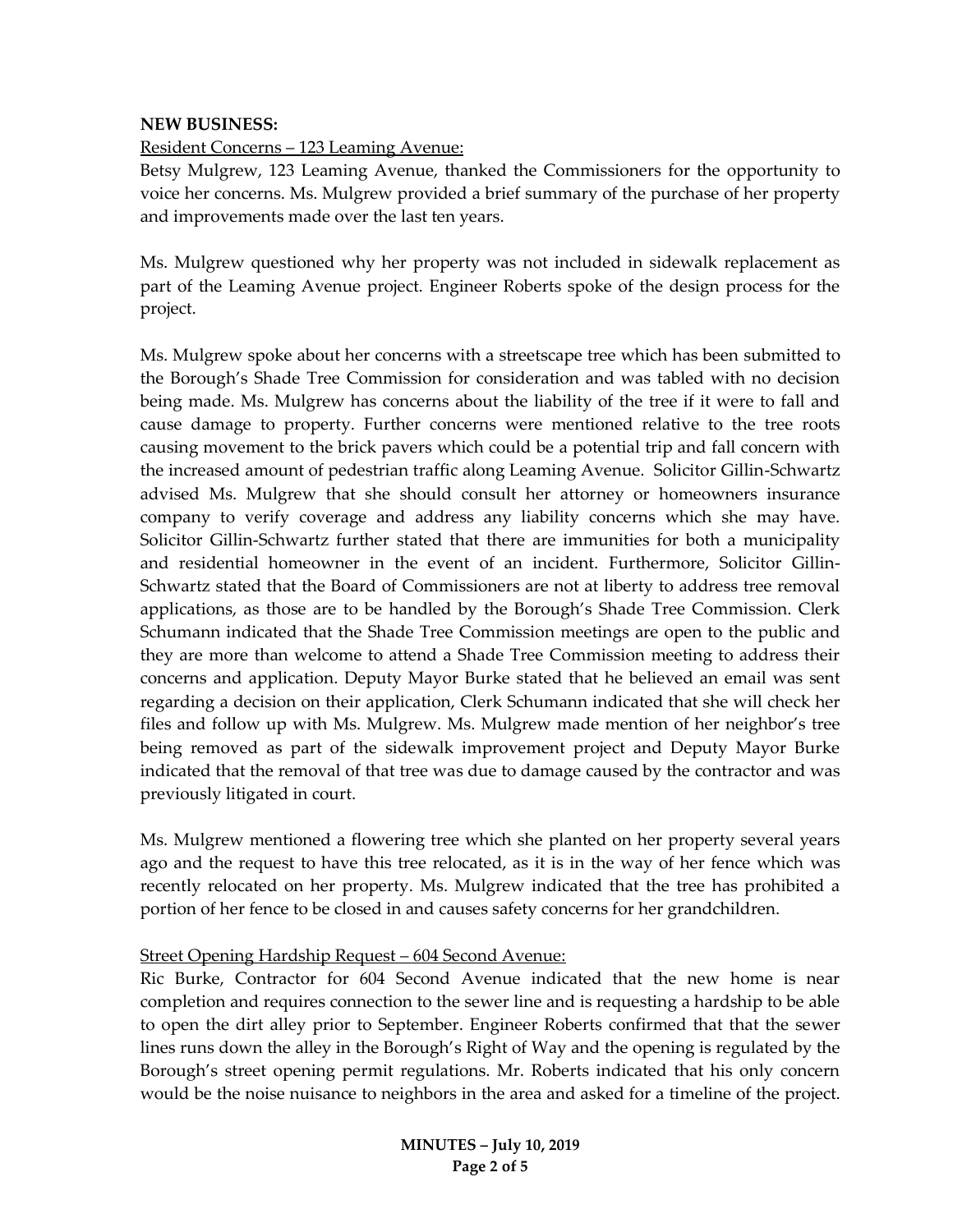Mr. Burke indicated that the timeline would be about two weeks to start and finish the connection with time allowed for inspections and considering any water issues which may arise. Mr. Burke indicated that there is currently construction taking place in the area and does not believe that the street opening would be a nuisance in the area. Engineer Roberts indicated that a detailed design plan would need to be submitted and reviewed by RVE prior to the street opening permit being issued. Since the TWA was previously approved by the DEP, additional inspection escrow and bond may be required. The Board of Commissioners agreed to approve the hardship upon the conditions indicated by Engineer Roberts.

# Disposal of Bulky Plastic and Shredded Paper:

Mayor Sabo reviewed the correspondence received from the Cape May County Municipal Utilities Authority and expressed concerns with the upcoming limitations on recycling. Commissioner Francis stated that he sent a copy of correspondence to the Environmental Commission for review and discussion. Commissioner Francis mentioned that the recyclables are not as clean as they need to be for recycling processing. Commissioner Francis further suggested a reward program for business and/or residents who promote clean recycling, such as Westside Market which has recently done away with plastic bags. Mayor Sabo believes that more recycling education is needed rather than legislation on recycling. Deputy Mayor Burke stated that he believes that the recycling changes may cause an increase to solid waste disposal contracts in the future. Clerk Schumann suggested the Commissioners adopt a resolution in opposition to limiting recyclable materials.

#### **PUBLIC PORTION:**

No public comment.

The Work Session concluded at 8:18pm.

# **REGULAR MEETING**

#### **CONSENT AGENDA**

On motion of Commissioner Francis, seconded by Deputy Mayor Burke, the following Consent Agenda was unanimously approved on roll call vote.

#### Minutes:

June 26, 2019 Work Session and Regular Meeting

#### Ordinances for Introduction and Publication:

568-19 An Ordinance Amending Section 27 of the Borough Code Regarding Demolition in the Historic Preservation District

# Resolutions:

120-19 Authorizing Change Order #2 – Final – Reconstruction of Leaming Avenue from Park Boulevard to Elmira Street (Cape Island Creek)

> **MINUTES – July 10, 2019 Page 3 of 5**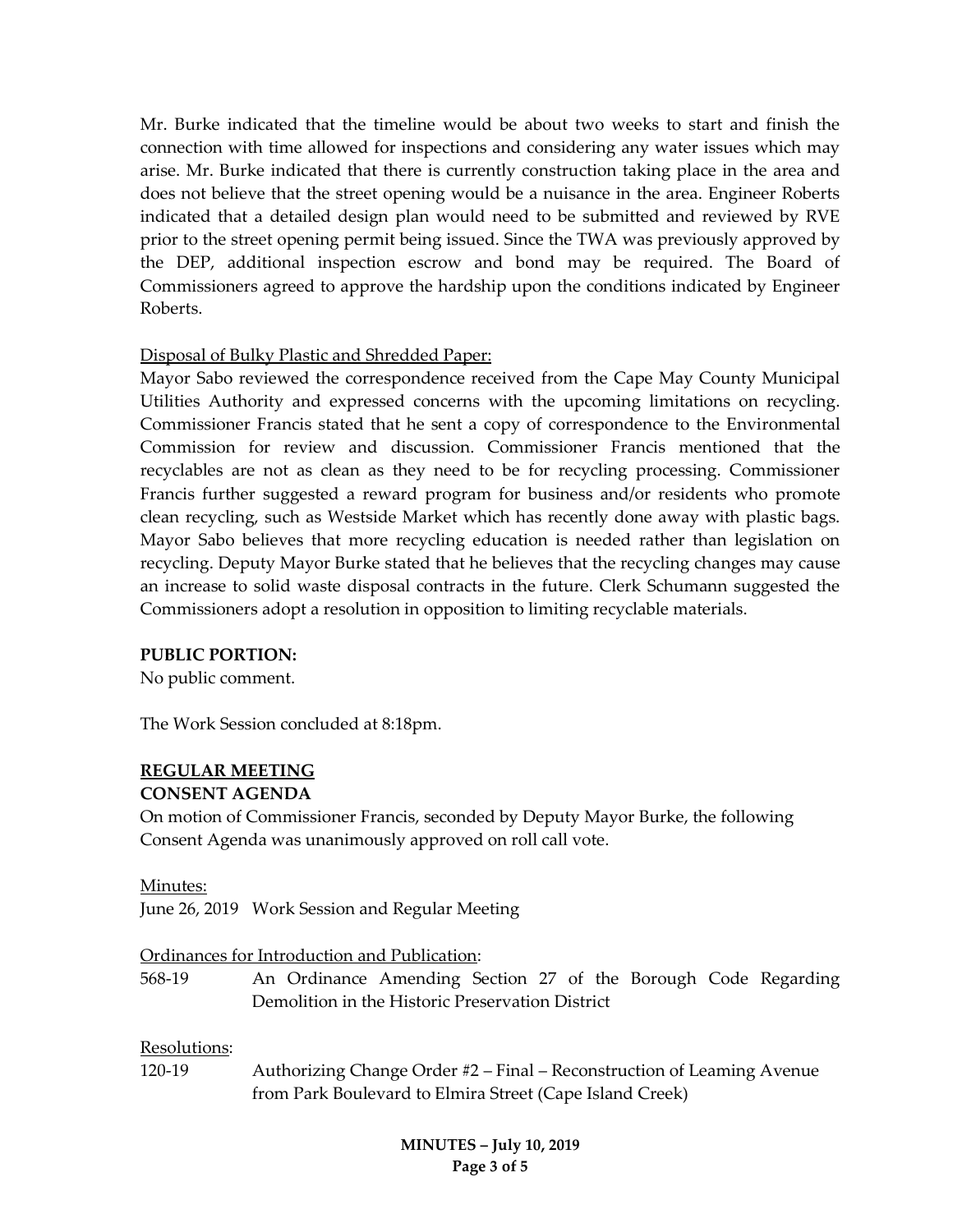| 121-19 | Authorizing Change Order #1 - FY2018 NJDOT Municipal Aid Program -         |
|--------|----------------------------------------------------------------------------|
|        | Improvements to the Municipal Parking Lot                                  |
| 122-19 | Authorizing Change Order #2 - Final - FY2018 NJDOT Municipal Aid           |
|        | Program - Improvements to the Municipal Parking Lot                        |
| 123-19 | Approving Catering Permit – Chamberlain Hospitality Group, Inc. – Sunday   |
|        | Backyard BBQ at Beach Plum Farm                                            |
| 124-19 | Approving Social Affairs Permit - West Cape May Volunteer Fire Company     |
| 125-19 | Approval to Submit Grant Application and Execute a Grant Contract with the |
|        | New Jersey Department of Transportation for the Reconstruction of Third    |
|        | Avenue                                                                     |
| 126-19 | Closed Session (Potential Litigation – Solid Waste and Recycle Materials   |
|        | <b>Collection Services</b> )                                               |
| 127-19 | <b>Bill Payment</b>                                                        |
| 128-19 | Authorizing Hardship Condition Road Opening Permit - 604 Second Avenue     |

# **NON-CONSENT AGENDA**

Ordinances for Second Reading and Public Hearing:

566-19 An Ordinance Amending Section 30 of the Borough Code Regarding Trees *Mayor Sabo opened the public hearing.* 

*Betsy Mulgrew, 123 Leaming Avenue, asked what changes were being made to the Ordinance. Solicitor Gillin-Schwartz indicated that changes were being made to incorporate the State's regulations on licensing requirements for Licensed Tree Care Operators and Licensed Tree Experts.*

*When no one further wished to speak, the public hearing was closed and Deputy Mayor Burke made a motion, seconded by Commissioner Francis, to adopt Ordinance 566-19. The motion was carried unanimously on roll call vote.*

Resolutions: NONE

# **COMMISSIONER REPORTS**

Commissioner Francis had nothing to report.

Deputy Mayor Burke mentioned the upcoming American Red Cross Blood Drive is scheduled for July 25, 2019 from 12pm-5pm at Borough Hall.

Mayor Sabo mentioned that there will be a Fish Fry and Beer Garden hosted by the West Cape May Volunteer Fire Company on August  $10<sup>th</sup>$  from  $11:00$ am  $- 7:00$ pm with live music. Proceeds of the benefit go to the Community Christmas Parade.

**PUBLIC PORTION** NONE